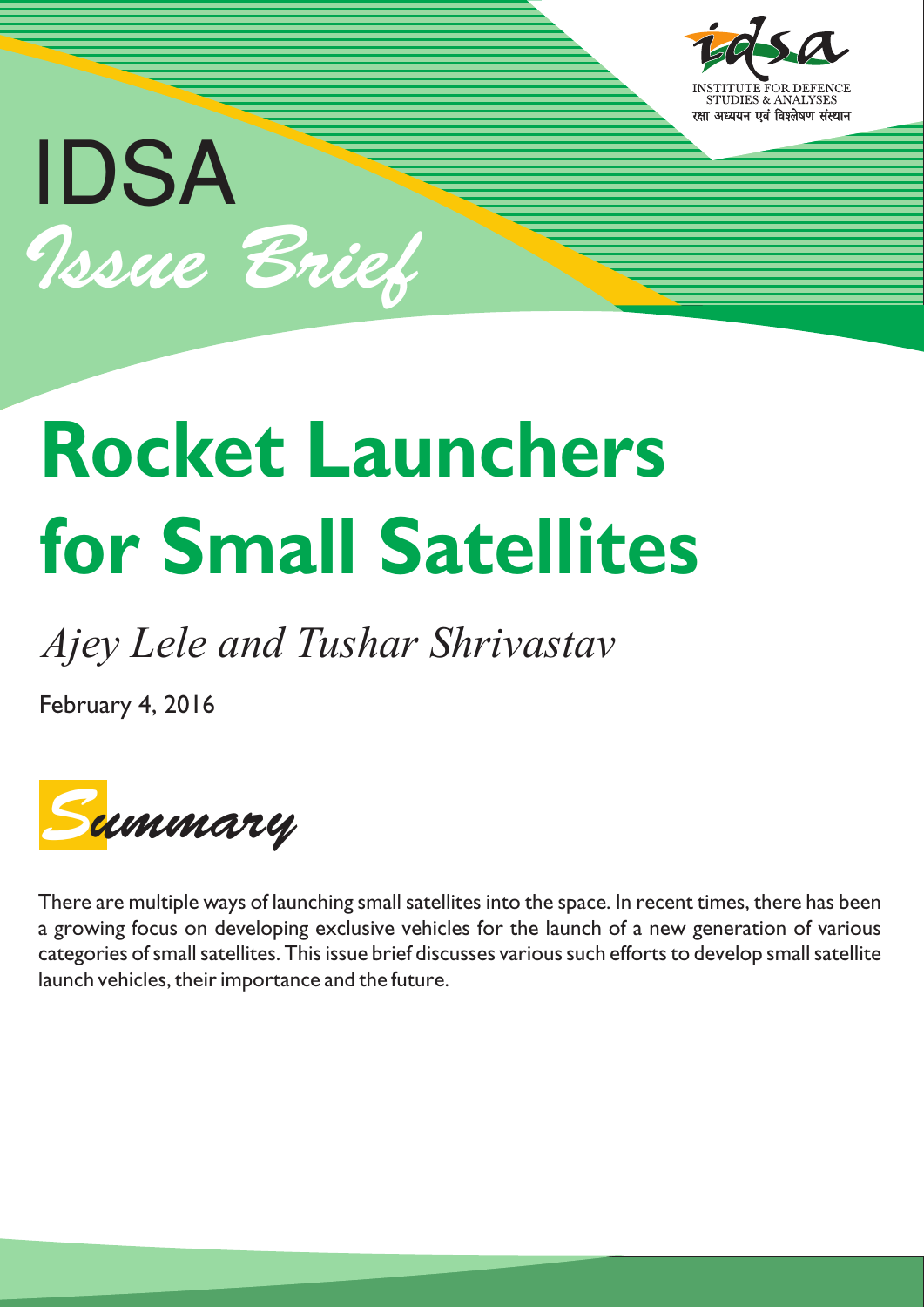### **Introduction**

The history of small satellites is as old as the history of satellites. In fact, the space age could be said to have begun with the launch of a small satellite, Sputnik-1, in 1957. Until almost the first decade of the 21st century, over 860 micro-satellites, 680 nano-satellites, and 38 pico-satellites were said to have been launched worldwide.<sup>1</sup> Though there is no precise statistics available about the exact number of small satellites launched till date, the global interest in small satellites has been growing over the years owing to various factors.

During the initial years of the development of space technologies, the focus was both on developing the satellites and the vehicles capable of launching them. Over a period of time, developments in technology allowed states to position satellites into different orbits. Developments in sensor technology further enhanced the utility of satellite applicability, from 'a space based observational platform' to a system as 'a decision making tool'. Integration of such multipurpose platforms helps governments to take critical decision in various areas, ranging from agricultural planning to disaster management to military operations. Presently, satellites are being increasingly used for meteorology, communication, navigation and other purposes. All these satellite usually have a mass of around two to six tonnes. Other missions like human space missions or development of space stations are required to carry much more mass. Hence, scientific efforts for all these years have normally revolved around designing and developing matching launch vehicles capable of carrying more weight and positioning satellites into different orbits.

With the focus being more on the launching of heavy satellites, the development of launch vehicle technology too has made progression in that direction. Also, states did not face any constraints in regard to their small satellite programmes as it was possible to launch them as 'piggyback' to the heaver satellites.

There are different reasons for growth in small satellite market globally. Since 1950s, development of a rocket launcher for putting satellites into the space has been technologically the most challenging task. Even today, almost six decades after the first satellite was launched, only a handful of states are in a position to launch satellites on their own. All other states are depending on space-faring states (in the recent past, limited private industry players have also developed launch vehicle technology) to launch their satellites.

Today, many smaller states are keen to launch their own satellites (mostly small in type) and are collaborating with space-faring agencies for this purpose. Also, with increase in the capabilities of small satellites owing to various recent technological developments and also understating their increasing strategic utility, space-faring states are found taking renewed interest towards expanding their small satellite development programmes. All this is pushing various space agencies into developing an exclusive new generation of small satellite launch vehicles.

 $\overline{a}$ <sup>1</sup> Henry Helvajian and Siegfried W. Janson (eds.), *Small Satellites: Past, Present, and Future*, Aerospace Press, June 01, 2008, at [http://www.aerospace.org/publications/aerospace](http://www.aerospace.org/publications/aerospace-)books/small-satellites-past-present-and-future/ (Accessed November 03, 2015)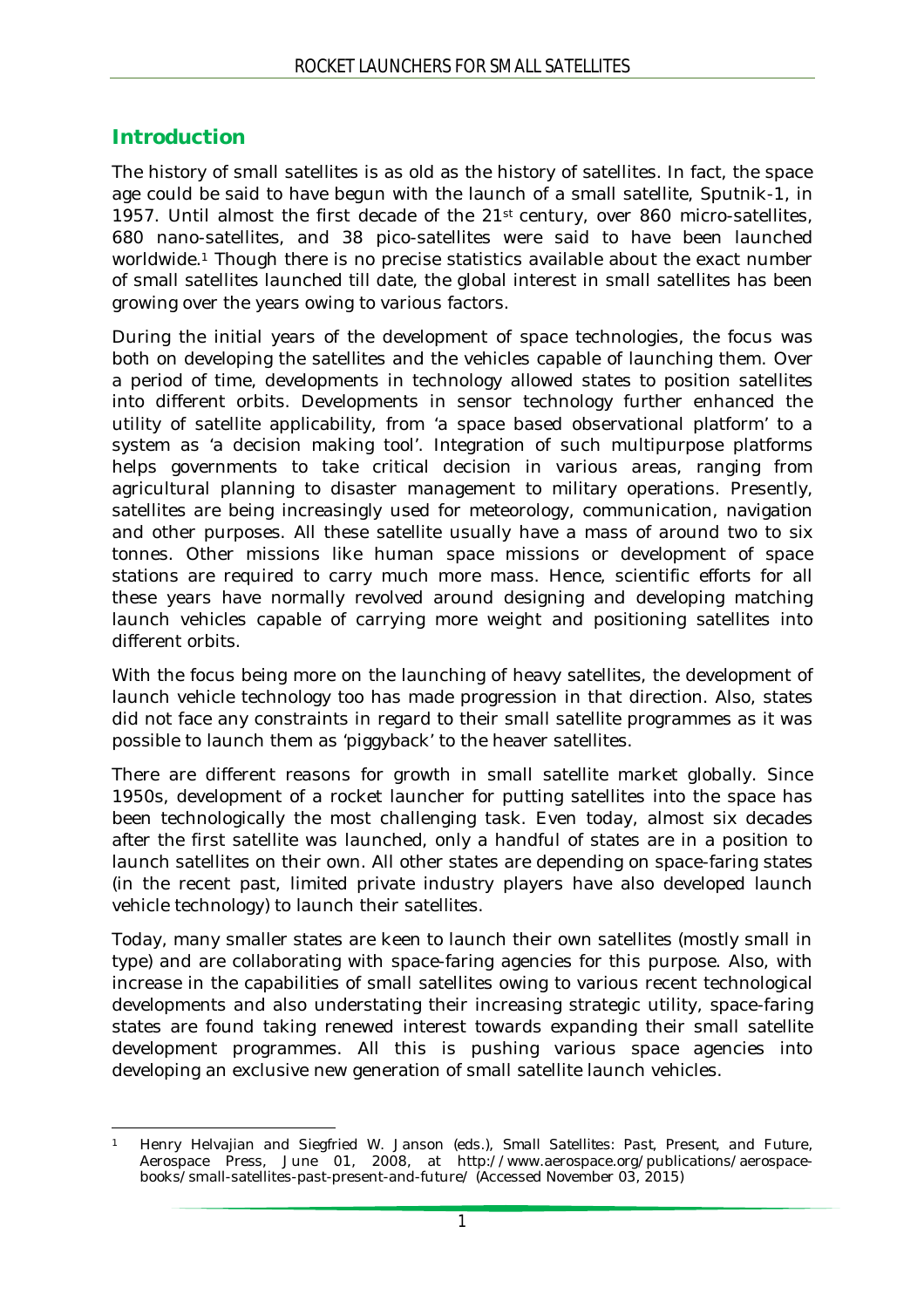### **Small Satellites**

Small satellites serve as low-mass and low-volume platforms that can be sent into orbit in less cost. Satellites could be classified according to their weight, orbit, purpose, etc. As per a standard convention, large satellites are known to have weight above 1000 kg/1tonne, medium satellites fall in the range of 500 kg–1000 kg, and small satellites are known to have maximum of 500 kg weight. Small satellites are further sub-categorised as follows<sup>2</sup>:

- Mini-Satellite: 100 Kg to 500 Kg (Wet mass\*)
- Micro-Satellite: 10 Kg to 100 Kg (Wet mass\*)
- ▶ Nano-Satellite: 1 Kg to 10 Kg (Wet mass\*)
- Pico-Satellite: 100 g to 1 Kg
- Femto-Satellites: 10 g to 100 g
- \* including fuel

A major advantage with small satellites is that they allow non-spacefaring states, business/scientific establishments, educational institutions, non-governmental organisations and even individuals a low-cost access to space. Small satellites have some limitations owing to power and other sensor-related constraints, though. However, at times, a group of small satellites could undertake functions similar to that of a large satellite in a more cost-effective manner.

The mission life for large satellites is normally more than 10 years (for small satellites less than three years). Hence, most of the functional large satellites are found operating on a decadal old sensor technology. Since the life, cost and launching frequency of the small satellites vary from the large satellites, they could gain from various latest technological innovations and developments. It is obvious from the following table that small satellites are cost-effective investments.

|       | Mass (kg)   | Altitude (km)       | <b>Project Lifetime</b> | <b>Total Cost</b> | Cost/Mass   |
|-------|-------------|---------------------|-------------------------|-------------------|-------------|
|       |             | <b>Orbit Period</b> |                         | (M US\$)          | (k US\$/kg) |
| Mini  | $100 - 500$ | $1000 - 5000$       |                         | 10-150            | 200         |
|       |             | $(2 - 3 hrs)$       | $4 - 7$ yrs             |                   |             |
| Micro | $10 - 100$  | $500 - 2000$        |                         |                   |             |
|       |             | $(1.6 - 2 hrs)$     | $2 - 5$ yrs             | $1 - 30$          | 400         |

**Table 1: Estimated Manufacturing Cost of Satellites Per Kg<sup>3</sup>**

 $\overline{a}$ <sup>2</sup> See "Miniaturized satellite", May 2006, at [http://whatis.techtarget.com/definition/miniaturized](http://whatis.techtarget.com/definition/miniaturized-)satellite (Accessed November 14, 2015)

<sup>3</sup> Tony Azzarelli, "International Regulations for Nano/Pico Satellites", PPT Presentation at ITU Workshop on the Efficient Use of the Spectrum/Orbit Resource, Limassol, Cyprus, April14-16, 2014, at <http://www.itu.int/en/ITU-R/space/workshops/cyprus-2014/Pages/Programme.aspx>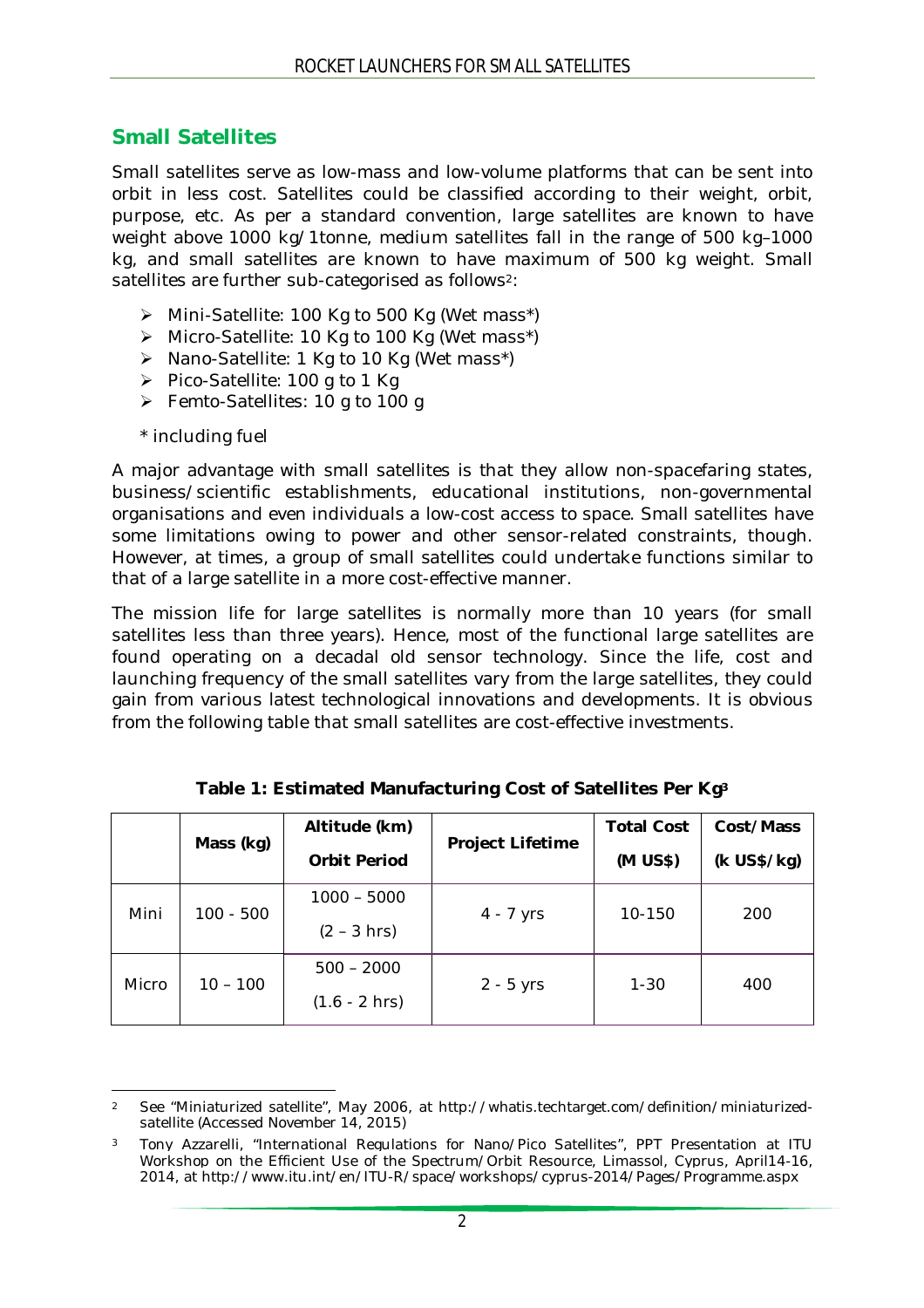| Nano  | $1 - 10$  | $300 - 800$       | $2 - 3$ yrs | $0.1 - 10$ | 800  |
|-------|-----------|-------------------|-------------|------------|------|
|       |           | $(1.4 - 1.7$ hrs) |             |            |      |
| Pico  | $0.1 - 1$ | $200 - 400$       | $1 - 2$ yrs | $0.05 - 2$ | 1600 |
|       |           | $(1.4 - 1.5$ hrs) |             |            |      |
| Femto | < 100 g   | $200 - 400$       | 1 yrs       | < 0.05     | 3200 |
|       |           | $(1.4 - 1.5$ hrs) |             |            |      |

### **Why Small Satellites?**

Interest in small satellites has leapfrogged during the last few years. As per some estimates4, over the past decade, roughly US\$ 2.5 billion has been invested in small satellites and nearly half of that amount has come into play during last one to two years. Also, one of the private operators has announced that they have a plan of putting a constellation of 648 (launching to begin in 2018) small satellites with an estimated cost of US\$ 2 billion (not accounted for in the US\$ 2.5 billion estimate cited above).

Following graph depicts the actual and projected per year launches of small satellites.<sup>5</sup> There is a significant increase expected during next five years in the number of launches.

*The above graph is based on information drawn from various sources.*

Now, the question is why is there a sudden rush for small satellites? Broadly, following could be the key reasons:

> 1. For any nation-state, achievements made by their scientific community in space technology are a matter of pride. A sense of nationalism is associated with such achievements. Many states which are not in a position to develop independent space programmes are found looking for ways to get satellites launched from other agencies. Such investments have several purposes: first, to get exclusive benefits from the satellite which has been designed and launched for country-specific requirements; second, such investments provide a boost for the development of space sciences in the country; third, it enhances the prestige of the country both internationally and domestically; and fourth, investments in small satellites is a costeffective option and the state gains much with lesser investments.

 $\overline{\phantom{a}}$ <sup>4</sup> Clay Dillow, "Here's why small satellites are so big right now", *Fortune*, August 04, 2015, at <http://fortune.com/2015/08/04/small-satellites-newspace/> (Accessed December 30, 2015)

<sup>5</sup> "Nano/Microsatellite Market Assessment 2014", *SpaceWorks Enterprises, Inc. (SEI)*, Atlanta, February 2014, at [http://www.sei.aero/eng/papers/uploads/archive/SpaceWorks\\_Nano](http://www.sei.aero/eng/papers/uploads/archive/SpaceWorks_Nano) \_Microsatellite\_Market\_Assessment\_January\_2014.pdf and "Nanosatellite database by Erik", at<http://www.nanosats.eu/> (Accessed November 24, 2015)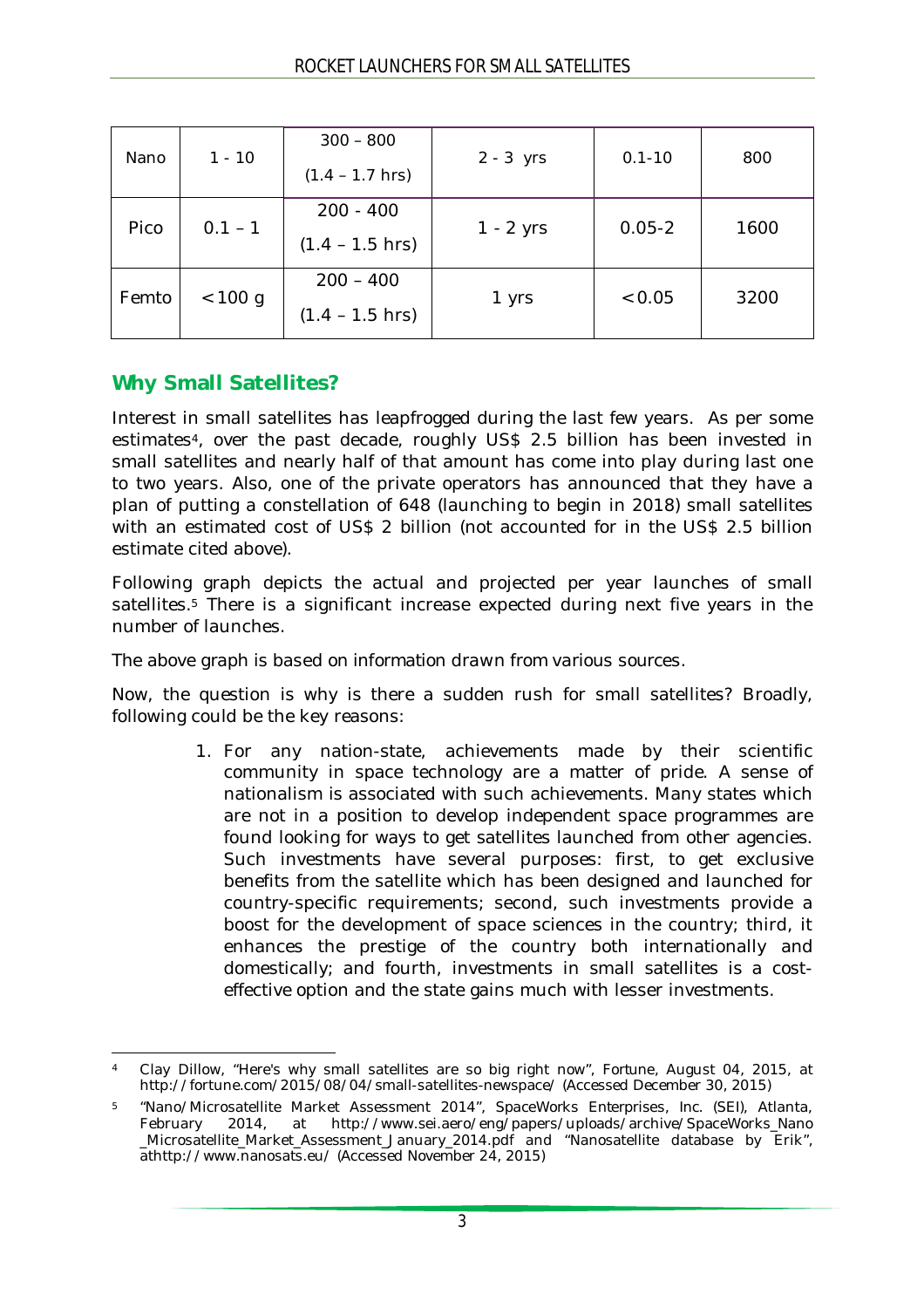- 2. The requirement for high-resolution earth imaging is increasing because of states finding such information useful for precise management of their land, water and forest resources. Also, with increasing danger from natural disasters, space-based inputs for forewarning as well as post-disaster management are extremely useful. Various private business houses are also keen to have real time inputs from the satellites prior to undertaking new business ventures.
- 3. Space-faring states are found making significant investments in space sciences for various purposes: building up space stations, organising human visits to space, management of space debris, undertaking visits to asteroids and other planets, developing space tourism, etc. There is a need to test various technologies which could have utility for such ongoing and future projects. Small satellites (normally in Lower Earth Orbit or LEO) offer cost-effective opportunity to undertake various technology testing experiments in space.
- 4. Small satellites have significant strategic utility including possible counter-space capabilities. However, there is a need to have a short launch service schedule which could make it possible to use them for specific tactical purposes when need arises.
- 5. Spatial expansion of Internet services is possible if space-based Internet becomes a reality. New business models are emerging factoring small satellites as a tool to provide such facilities. Major investments are expected in the near future in this sector.

## **Small Satellite Launch Systems**

Barring few early years of development in the field of satellites and launch vehicles, small satellites are mostly found being launched as secondary payloads. Also, on occasions, such satellites do get launched from International Space Station (ISS) depending on the nature of specific missions. Aspace-plane too could launch such satellites. However, in all such cases, these satellites get launched only as subset to the main activity. In fact, at times, launch agency is required (read compelled) to launch secondary payload in the form of small satellites as 'piggyback' to utilise the full capacity of the launch vehicle.

Over the years, there have been some targeted efforts to develop specific launch vehicles for the small satellites. Currently, in view of the increasing importance of small satellites, various agencies are found making renewed attempts to develop and operationalise small satellite launch systems. Following tables<sup>6</sup> provide information about the past, present and proposed small satellite launch systems:

 $\overline{\phantom{a}}$ <sup>6</sup> Lucien Rapp, Victor Dos Santos Paulino and Adriana Martin, "Satellite Miniaturization: Are New Space Entrants About To Threaten Existing Space Industry?",*Space Institute for Research on Innovative Uses of Satellites (SIRUS)*, July 2015, at [http://chaire-sirius.eu/wp](http://chaire-sirius.eu/wp-)content/uploads/2015/07/Note-SIRIUS-Satellite-Miniaturization.pdf and "Comparison of Orbital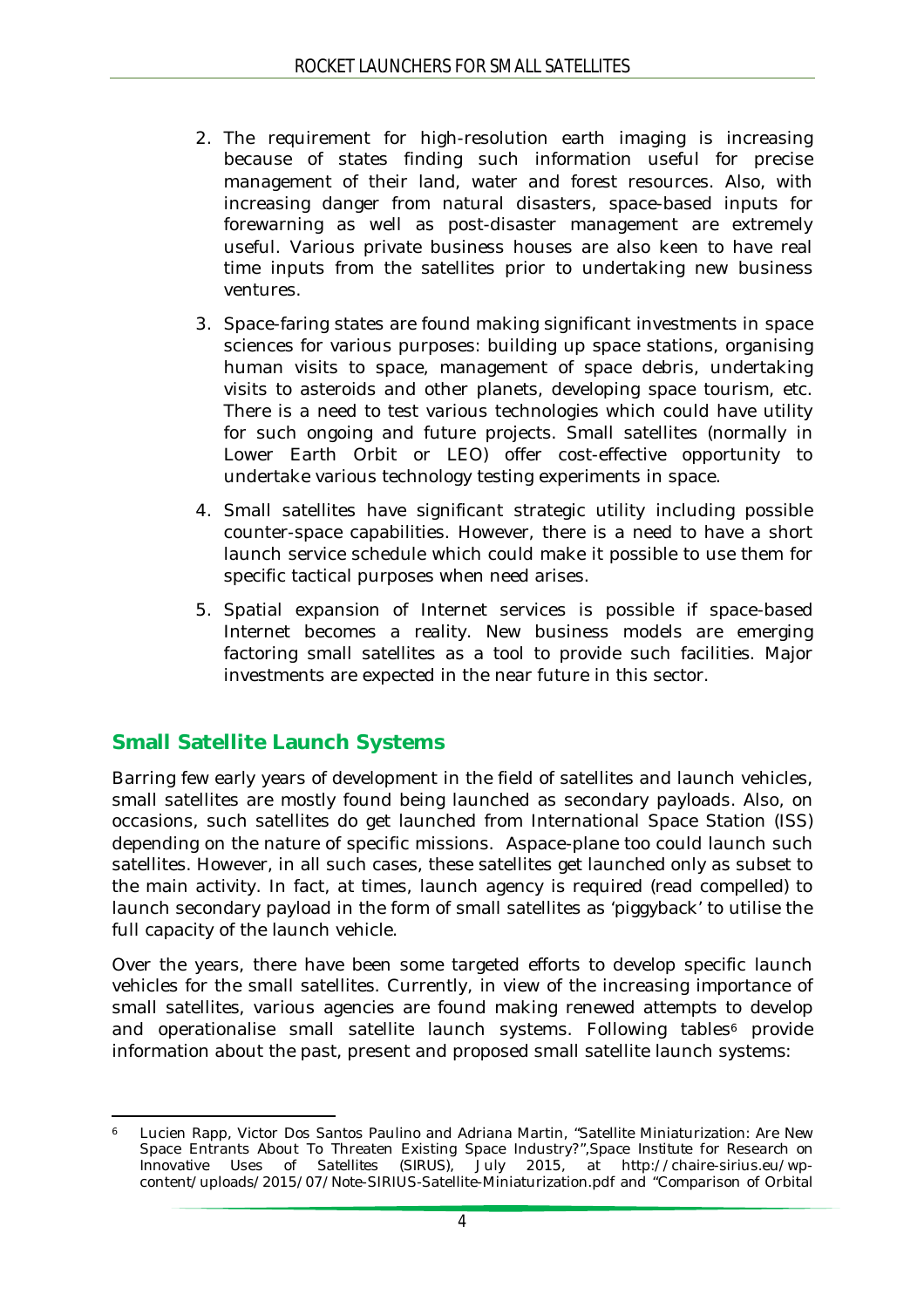#### **Table 2: Operational and Experimental Light Launch Vehicles for Orbital and Sub-orbital Launch (LEO, MEO and GEO)**

|            | Manufacturer |             |             | Payload<br>Capacity                          |              |               |                |  |
|------------|--------------|-------------|-------------|----------------------------------------------|--------------|---------------|----------------|--|
| Vehicle    | Origin       | <b>Mass</b> |             | <b>Mass</b><br>to<br>Other<br>Orbits<br>(Kg) | First Launch | Last Launch   | Launches       |  |
| Shavit 1/2 | Israel       | <b>IAE</b>  | 160         |                                              | 1988         | 2014          | 9              |  |
| Pegasus    | <b>USA</b>   | Orbital     | 443         |                                              | 1990         | 2013          | 42             |  |
| Start-1    | Russia       | <b>MITT</b> | 532         | 350<br>SSO                                   | 1993         | 2006          | 5              |  |
| Volna      | Russia       | Makeyev     | 100         |                                              | 1995         | 2010          | 6              |  |
| Shilt      | Russia       | Makeyev     | 280-<br>420 |                                              | 1998         | 2006          | $\overline{2}$ |  |
| Minotaur I | <b>USA</b>   | Orbital     | 580         |                                              | 2000         | $\sim$<br>201 | 10             |  |

#### **Table 2(a): Launchers which began operations during 1990-2000**

Above table indicates that the United States (US) has done more than fifty small satellite launches by using their two specially developed small satellite launch vehicles. Other states like Israel and Russia have undertaken limited launches. In the last three decades, no serious attempts have been made to develop an exclusive small satellite launch system. This indirectly indicates that the global focus during the period was more towards development of big satellites and hence heavy satellite launch systems.

Launch Systems", Wikipedia, at https://en.wikipedia.org/wiki/Comparison of orbital launch systems (Accessed on December 14, 2015)

 $\overline{a}$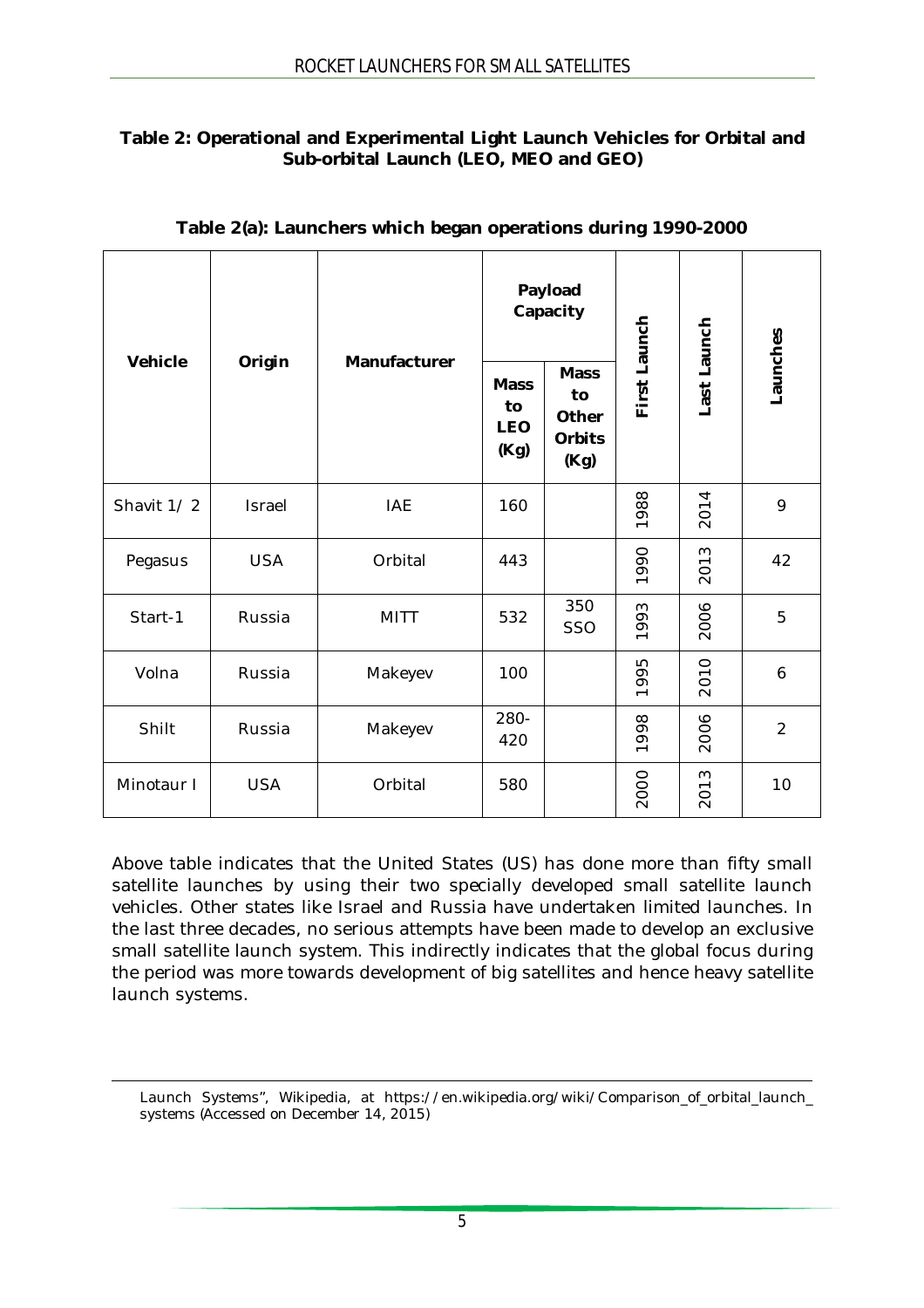|                   |                        |                                    | <b>Payload Capacity</b>       |                                 |                 |             |                |
|-------------------|------------------------|------------------------------------|-------------------------------|---------------------------------|-----------------|-------------|----------------|
| Vehicle           | Origin<br>Manufacturer |                                    | <b>Mass</b><br>to LEO<br>(Kg) | Mass to<br>Other<br>Orbits (Kg) | Launch<br>First | Last Launch | -aunches       |
| Safir             | Iran                   | Iranian Space<br>Agency            | 100                           |                                 | 2008            | 2015        | 4              |
| Unha              | North Korea            | <b>KCST</b>                        | 100                           |                                 | 2009            |             | 3              |
| KSLV/NAR<br>$O-1$ | South Korea            | <b>KARI &amp;NPO</b><br>Energomash | 100                           |                                 | 2009            | 2013        | 3(1)           |
| Kuaizhou          | China                  | CALT                               | 400                           |                                 | S<br>201        | 2014        | $\overline{2}$ |
| Minotaur V        | <b>USA</b>             | Orbital                            |                               | 640 to GTO<br>447 to TLI        | $\infty$<br>201 |             | 1              |
| Long March<br>11  | China                  | CALT                               | 700                           |                                 | Б<br>201        |             |                |

Above table indicates that in the last few years, countries like China and the US have been making investments towards developing small satellite launch systems. The vehicles developed by Iran and North & South Korea should not be strictly viewed from the 'prism' of attempt towards developing small satellite launchers. These states have joined the community of space-faring states only during the last few years. Their attempts for many years have been to indigenously develop a rocket which could place a satellite into an orbit. The first step in that direction is to develop a vehicle which could successfully launch minimum weight satellites into the space. Hence, their initial launches have been in the category of small satellites.

Presently, as per the available information, no proposals are in place from Israel and Russia to undertake any major investment in the field of small satellite launches in the near future. Following are the proposals for the US vehicle *Orbiter*:

- October 2016, launch for Cyclone Global Navigation Satellite System (CYGNSS) payload from Cape Canaveral
- June 2017, launch for Ionospheric Connection Explorer (ICON) payload from Kwajalein Atoll

Tables 2(a) and 2(b) indicate that China is the only new entrant (state actor) in small satellite launcher field. Few private agencies are also found making investments for developing small satellite launch vehicles. However, the process is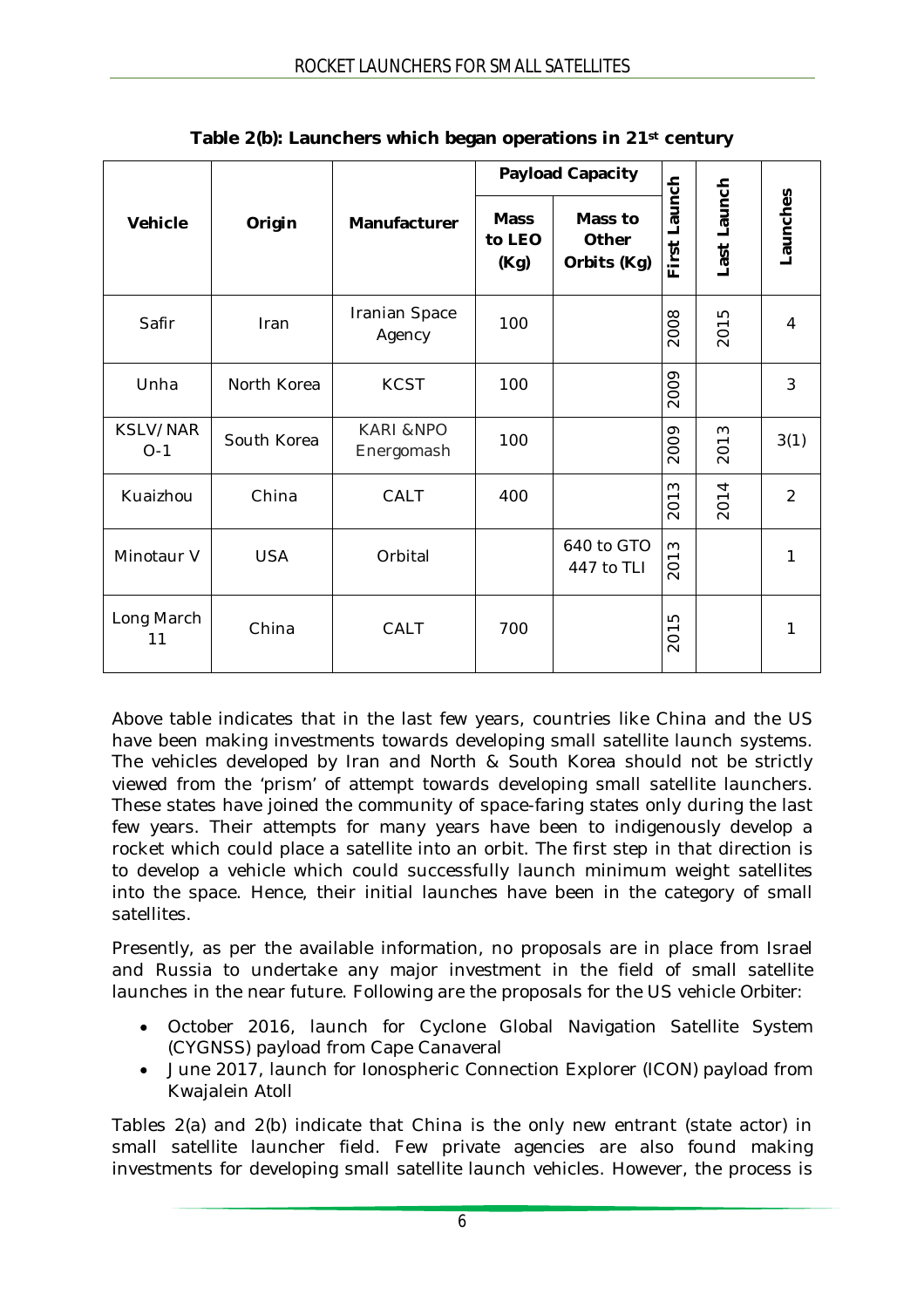facing some challenges owing to which states and private agencies are taking time towards developing such vehicles. At the same time, dependence on regular launch vehicles is also limiting the use of small satellites to their fullest potential. Some such challenges include:

- 1. Launch Cost: Presently, launching small satellites into LEO costs more if small satellite launch vehicles are used. If such satellites are launched in a piggyback mode, then there is relative cost saving. For example, the US\$ 125 million *Atlas V* vehicle (capacity 9,000 Kg payload) delivers load in LEO at the rate of US\$ 14,000 per Kg and the US\$ 25 million *Taurus* vehicle (capacity 1,300 Kg payload, such vehicles are used to put many small satellites in space in a single launch) delivers load in LEO at a rate of US\$ 19,000 per Kg.<sup>7</sup> Naturally, sending small satellites as a secondary payload is a cost-effective option.
- 2. Orbit Limitations: If small satellites are launched as secondary payloads, then opportunities for such launches are limited by the lack of control on the launch schedule and destination orbit of the vehicle. Constraints on volume and pressure of stored propellant, nominally to protect the primary payload and requirement of antenna systems for primary payload, at times restricts small satellite payload to manoeuvre into more suitable or favourable mission orbits.<sup>8</sup> Many a time, the primary load gets launched as a part of some specific mission, say a special sub-orbital or deep space missions. Such payload needs to be placed in a specified orbit and need to have pre-programmed orbital velocity. For such missions limited launch windows are available. Hence, secondary payload is forced to 'obey' the rules meant for primary payload and gets placed in the orbit by undertaking some compromises.
- 3. Scheduling Issues: A launching state requires some minimum time for preparation. Launch scheduling is dictated by logistical, technical and meteorological requirements. Life spans of big satellites are around 10 to 15 years while for small satellites are normally two to four years. Hence, small satellite missions require quick turnaround which is not achievable when their launching is tied up with other payloads.

Above points indicate that launching small satellites by using a launcher specifically-designed for the purpose may be desirable, but it is not the best option under the present circumstances. In order to make small satellite launch systems efficient, efforts are being made at two levels: making the existing systems (Vertical Launchers) more competitive, and building upon other launch options like the air launch systems.

 $\overline{\phantom{a}}$ <sup>7</sup> See Annual Space Launch Reports/Logs from 2010 to 2015, at <http://www.spacelaunchreport.com/> and Jonathan Coopersmith "Affordable Access to Space", *Issues in Science and Technology*, 29 (1), Fall 2012, at <http://issues.org/29-1/jonathan/> (Accessed January 05, 2016)

<sup>8</sup> N.H. Crisp, K. Smith and P. Hollingsworth, "Launch and deployment of distributed small satellite systems", *Acta Astronautica*, 114, September-October 2015, pp. 65–78.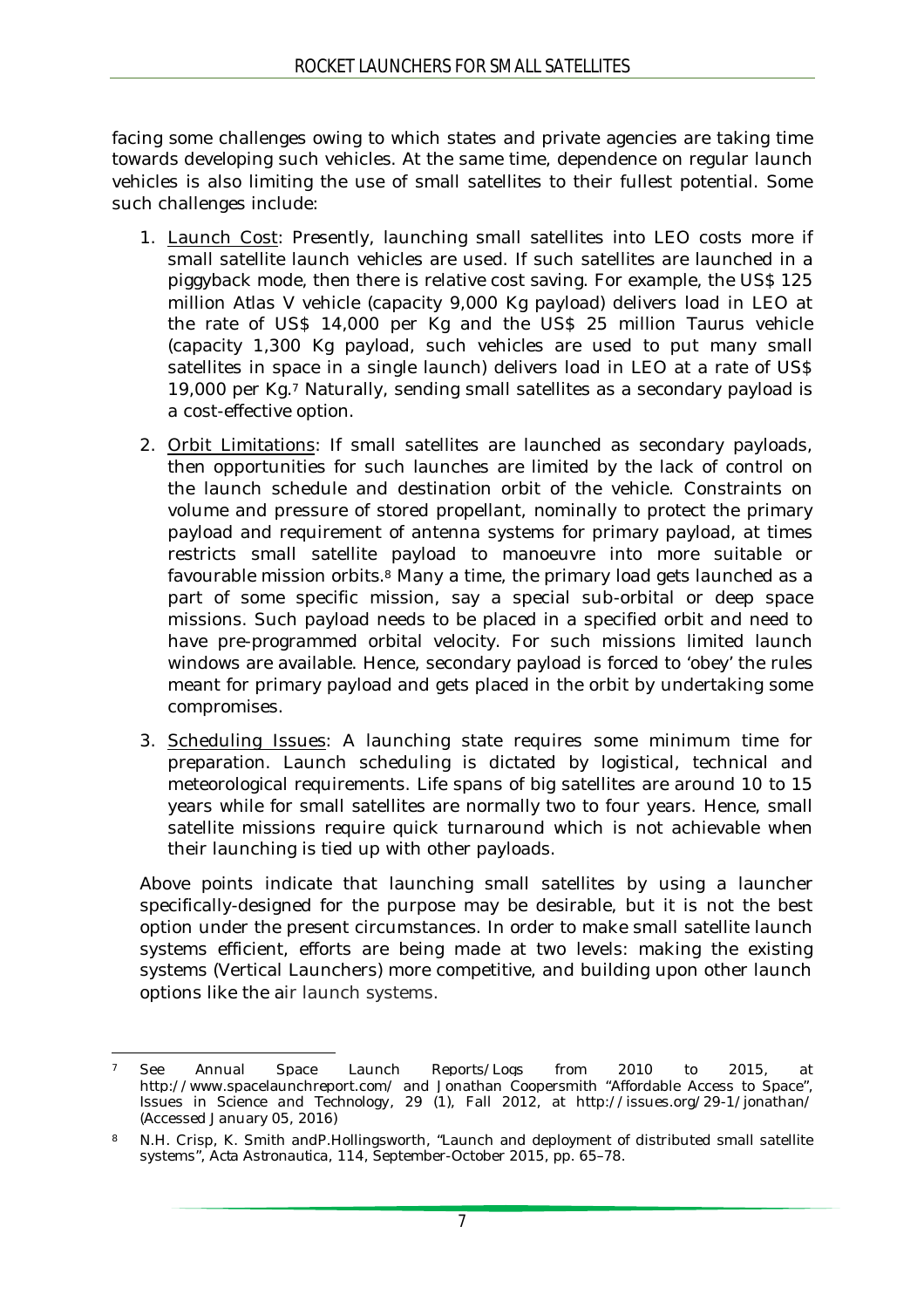| Programme                                           | Operator               | Payload<br><b>Mass</b><br>(Kg) | Launch/<br>Propose<br>Launch                                                                                                                                      | Technology                                                                                   | Remarks                                                                                                                                           |
|-----------------------------------------------------|------------------------|--------------------------------|-------------------------------------------------------------------------------------------------------------------------------------------------------------------|----------------------------------------------------------------------------------------------|---------------------------------------------------------------------------------------------------------------------------------------------------|
| Airborne<br>Launch<br>Assist Space<br><b>Access</b> | <b>DARPA</b>           | 50 kg                          | From 2012<br>till date<br>several pilot<br>projects<br>have been<br>undertaken<br>by Lockheed<br>Martin<br>$(L-1011)$<br>TriStar, F-<br>15 E Strike<br>Eagle etc) | Air to Orbit<br>Launch(Horizo<br>ntal Launch<br>System)                                      | Aim is to produce<br>a rocket capable of<br>launching 45 kg<br>satellite (LEO) for<br>less than US\$ one<br>million.                              |
| $XS-1$<br>(Unmanned<br>Space Plane)                 | <b>DARPA</b>           | 2500 kg                        | 2017                                                                                                                                                              | reusable space<br>plane/booster                                                              | Idea is to reuse<br>the spacecraft<br>frequently in LEO<br>(proposed launch<br>rate of 10<br>missions in just<br>10 days);<br>cost less than US\$ |
|                                                     |                        |                                |                                                                                                                                                                   |                                                                                              | one million per<br>flight                                                                                                                         |
| LauncherOne                                         | Virgin<br>Galactic     | 200 kg                         | 2016                                                                                                                                                              | Air to Orbit<br>Launch<br>(Horizontal<br>Launch<br>System)                                   |                                                                                                                                                   |
| Prospector 18                                       | Gravity<br>Spacecraft  | 20 kg                          |                                                                                                                                                                   |                                                                                              |                                                                                                                                                   |
| <b>Bloostar</b>                                     | zero2infini<br>ty S.L. | 100 kg<br>75 kg to<br>SSO      | 2017                                                                                                                                                              | First stage<br>using high<br>altitude<br>balloon and<br>second stage<br>liquid<br>propellant | Low cost launch                                                                                                                                   |

**Table 3: Air Launch Systems**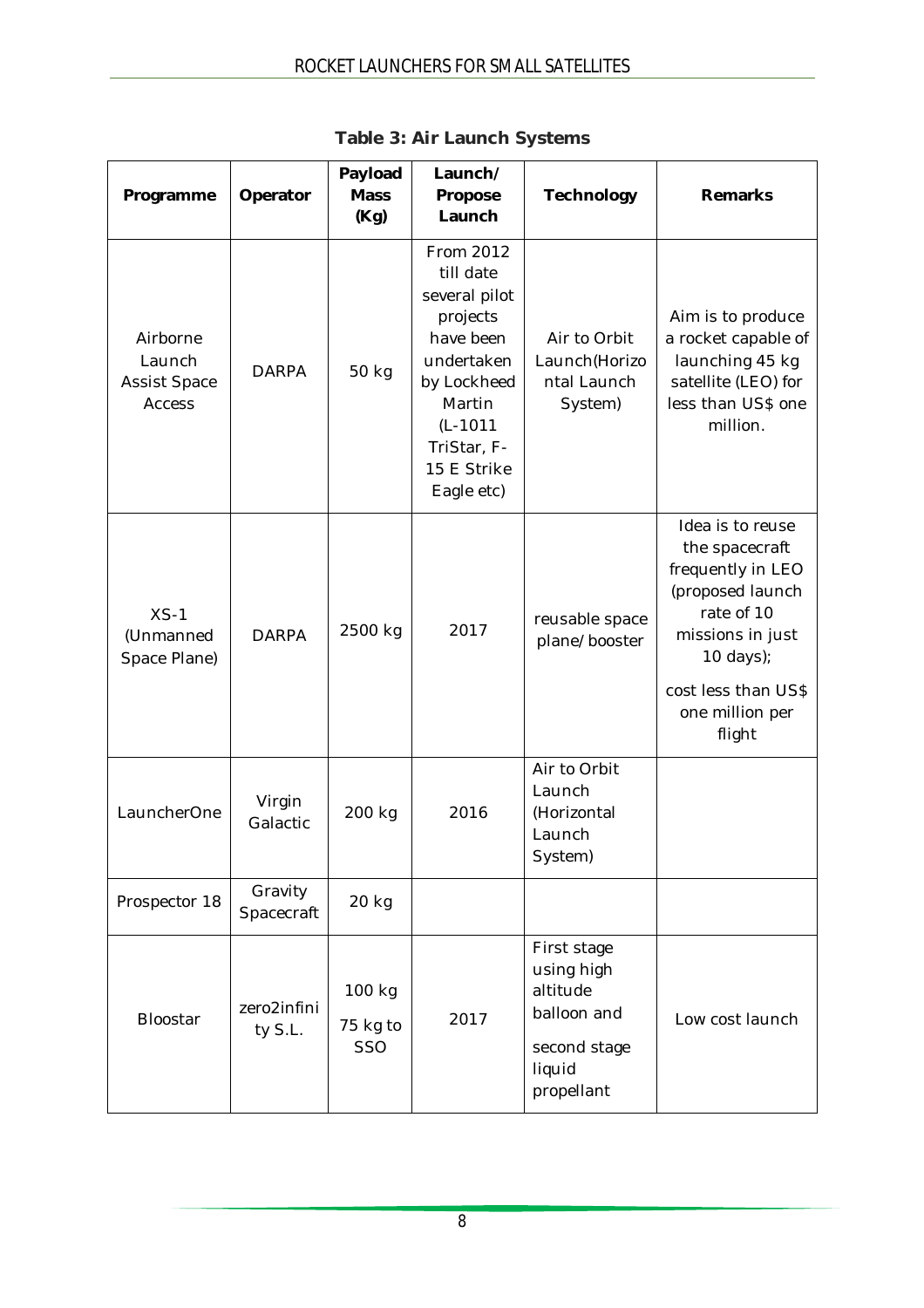It is obvious from the above table that the US defence establishment, along with few private agencies, is also keen on developing air launch systems. Such systems are means of launching rockets at an altitude from a conventional horizontaltakeoff aircraft, to carry satellites to the low earth orbit. Such systems are found relevant owing to the reduced mass, thrust and cost of the rocket. Though the Defence Advanced Research Projects Agency (DARPA) of the US has been testing their air launch system since 2012, but is yet to declare it operational.

The table below presents information about few key agencies developing separate systems for the launch of small satellites. They are also using innovative technologies like 3D printing in order to reduce the turnaround time.

| Programme                                                                      | Operator                                              | Payload<br>Capacity | Launch/<br>Proposed | Technology                                      | <b>Remarks</b>                                                                                                                                                                        |
|--------------------------------------------------------------------------------|-------------------------------------------------------|---------------------|---------------------|-------------------------------------------------|---------------------------------------------------------------------------------------------------------------------------------------------------------------------------------------|
|                                                                                |                                                       | Mass(Kg)            | Launch              |                                                 |                                                                                                                                                                                       |
| Alpha                                                                          | Firefly                                               | 400 kg              | 2017                | 2 stage<br>liquid<br>propellant<br>engine       | Made with light weight<br>composite carbon<br>material,<br>low cost fuel like<br>kerosene/methane                                                                                     |
| Electron                                                                       | Rocket<br>Lab                                         | 150 kg              | 2016                | 2 stage<br>liquid<br>propellant<br>system       | Launch frequency is<br>around 1 launch per<br>week.<br>The first<br>oxygen/hydrocarbon<br>engine to use 3D<br>printing for all primary<br>components.                                 |
| Soldier-<br>Warfighter<br>Operationally<br>Responsive<br>Deployer for<br>Space | U.S. Army<br>Space &<br>Missile<br>Defence<br>Command | 30 kg -50<br>kg     |                     | 3 stage<br>Solid/liquid<br>Propellant<br>system | Cost US\$1.5 million<br>per vehicle.<br>Nanosat capabilities<br>designed to be directly<br>employed by small unit<br>forces<br>Portable ground<br>processing and launch<br>operations |

**Table 4: Vertical Launch Systems (under making)**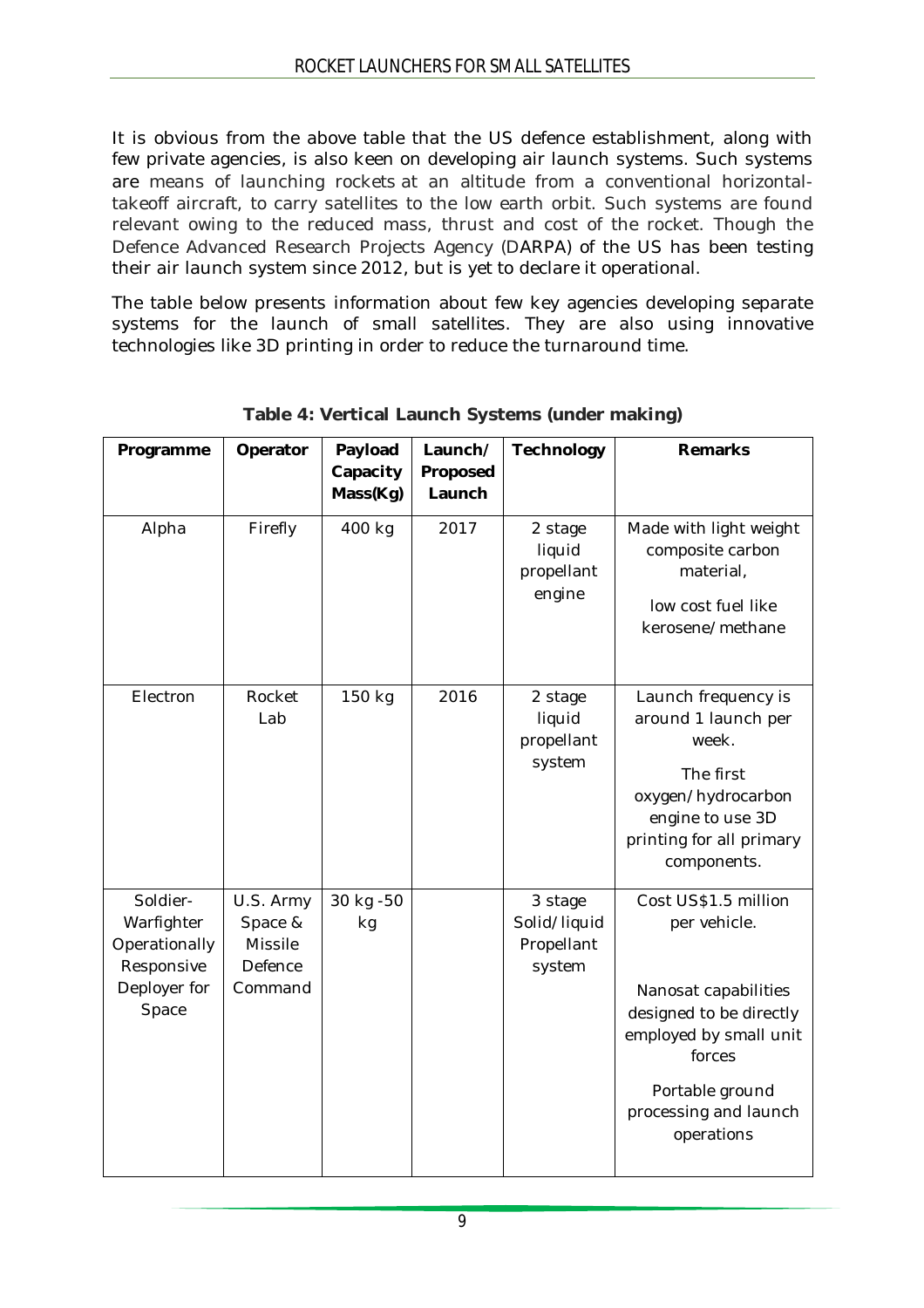|  |  | Capable of<br>П<br>flying from any coastal<br>site<br>Capable of<br>operating from austere<br>locations                                            |
|--|--|----------------------------------------------------------------------------------------------------------------------------------------------------|
|  |  | Rapid response time<br>Ready to fly<br>П<br>within 24 hours from<br>garrison storage<br>Ready to fly<br>□<br>within four hours from<br>standby pad |

# **Wrapping Up**

Technological advancement in the field of electronic components, nano-technology, sensor technology and material sciences are leading a revolution in overall satellite building capabilities and launch techniques. Small satellites with their distinct features such as short timelines for development, greatly improved computational capabilities, lesser logistical requirements, and capability to operate as an excellent platform for testing, are making small satellites a popular choice amongst the users.

Small satellites are being increasingly projected as the most in-demand choice for militaries, commercial organisations, educational organisations, etc. However, the increase in demand for small satellites is not supported by the best launch options. Various existing small satellite launch options have huge limitations. It is believed that 'proliferation' of small satellites technology is possible only if reliable and costeffective launch options are made available.

Defence agencies are increasingly looking at small satellites as an important option, essentially for intelligence gathering purposes. Such satellites could also assist in communication and other military-related services. During actual war or in the phase of 'preparation for the war', militaries could require positioning of different categories of small satellites as per the battlefield demand. This is only possible if they have the launch-on-demand technology available. Overall, there is a need to develop exclusive small satellite launch systems for various purposes.

**Note:** *All tables in this brief are based on information available in open sources. Several websites have been consulted though only major ones have been cited.*